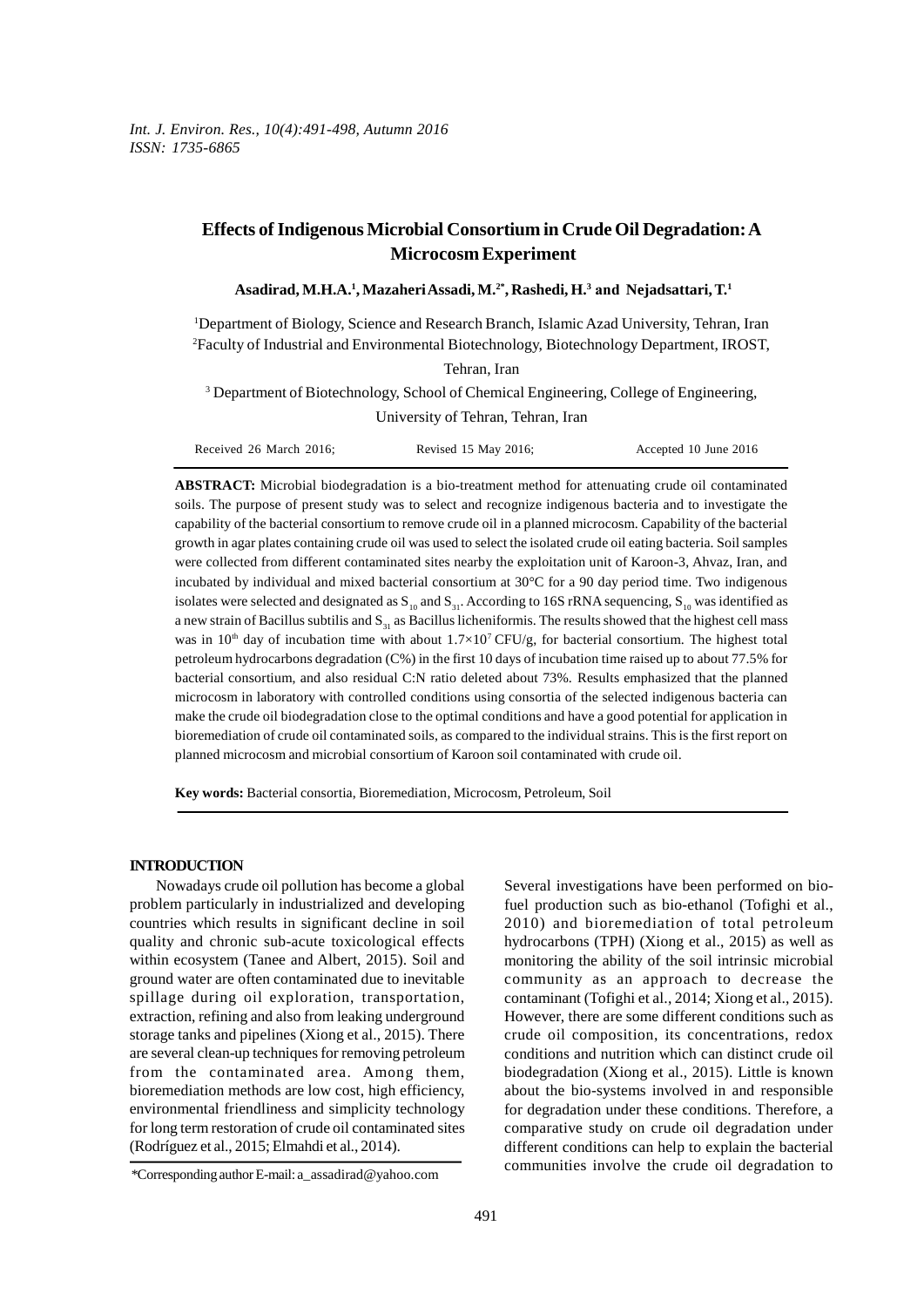improving the procedure and moving to in situ bioremediation (Xiong et al., 2015; Santisi et al., 2015). In this study microcosm experiments were performed to close the biodegradation process to the optimal conditions. In the planned microcosm, the crude oil biodegradability of individual and mixed bacterial consortium were evaluated in 90 days, aiming to compare the bacterial community and their crude oil degradability under sterile and unsterile conditions.

# **MATERIALS & METHODS**

All the media and chemicals were purchased from Merck (Germany). Urea was used as nitrogen,  $\rm KH_{2}PO_{4}$  and  $\rm K_{2}HPO_{4}$  as phosphate sources. Crude petroleumoil, which was used as the sole source of carbon in the biodegradation experiments, obtained from exploitation unit of Karoon-3 located in Ahvaz, Iran. Fig. 1 shows geographical position of places where the samples were taken.

In this study three crude oil degrading bacteria were used as followed:

Bacillus megaterium (PTCC no: 1530) as standard strain and two indigenous isolates which had been kindly donated by laboratory of environmental biotechnology and bio-safety, department of Biotechnology, IROST. The isolates had been designated as  $S_{31}$  and  $S_{10}$  which identified morphologically and biochemically as Bacillus licheniformis and B. subtilis, respectively. The bacteria had been stored in 20% glycerol at -75ºC and deposited at Persian Type Culture Collection (PTCC). Further investigation continued by collecting soil samples (10 Kg) from the top surface soil (0-15 cm) of ten different crude oil contaminated sites nearby the exploitation unit of Karoon-3 (Ahvaz, Iran) (Fig. 1). All the soil samples were mixed, homogenized by passing through a 2-mm (pore size) sterile stainless steel sieve and stored in sterile polyethylene bags for further analysis. Physico-chemical characteristics were performed as described in Agarry et al. (Agarry et al., 2013).

Total genomic DNA from the bacterial isolates was extracted (Hosseini Abari et al., 2013). The bacteria were further identified based on 16S rRNA gene. 16S rRNA gene was amplified by primers (5- CCAGCAGCCGCGGTAATACG) as forward and (5'- ATCGGTACCTTGTTACGACTTC) as reverse primer. Polymerase chain reaction (PCR) was performed in a final volume of 25  $\mu$ M containing 1× Buffer, 1.5 mM MgCl<sup>2</sup> , 200 mM (each) dNTP mix, 1 U Taq Polymerase, 0.132 μM of each primers and 20 ng/μL of the extracted DNA. Amplification was performed for 30 PCR cycles with denaturing at 94°C for 2 min, annealing at 55°C for 1 min, and extending at 72°C for 45 sec, with the final extension for 2 min (Hosseini Abari et al., 2013; Korenblum and Seldin, 2009). Polymerase chain reaction products were separated by 1% (w/v) agarose gel electrophoresis in  $1 \times$  TAE buffer with ethidium bromide (10 mg/mL) (Adesodun and Mbagwu, 2008). Purification and sequencing were performed by the Iranian Biological Resource Center (IBRC). Research for DNA similarity was performed by the National Center of Biotechnology Information Gene-Bank.

The total petroleum hydrocarbons content was extracted from 10 g of soil samples using 20 mL of nhexane as solvent (Milic et al., 2009). The mixture was shaken vigorously for 30 min. The extracted hydrocarbons were measured spectrophotometrically at 400 nm. A standard curve was performed to estimate the amount of TPH (Agarry et al., 2013).

The ability of the selected indigenous strains to remediate the crude oil was investigated by carrying out the bioremediation experiments using a microcosm system. The microcosm system was planned with Solidworks software (version 2007). A 5 litter glass box



**Fig. 1. Geographical position of studied area and sampling point**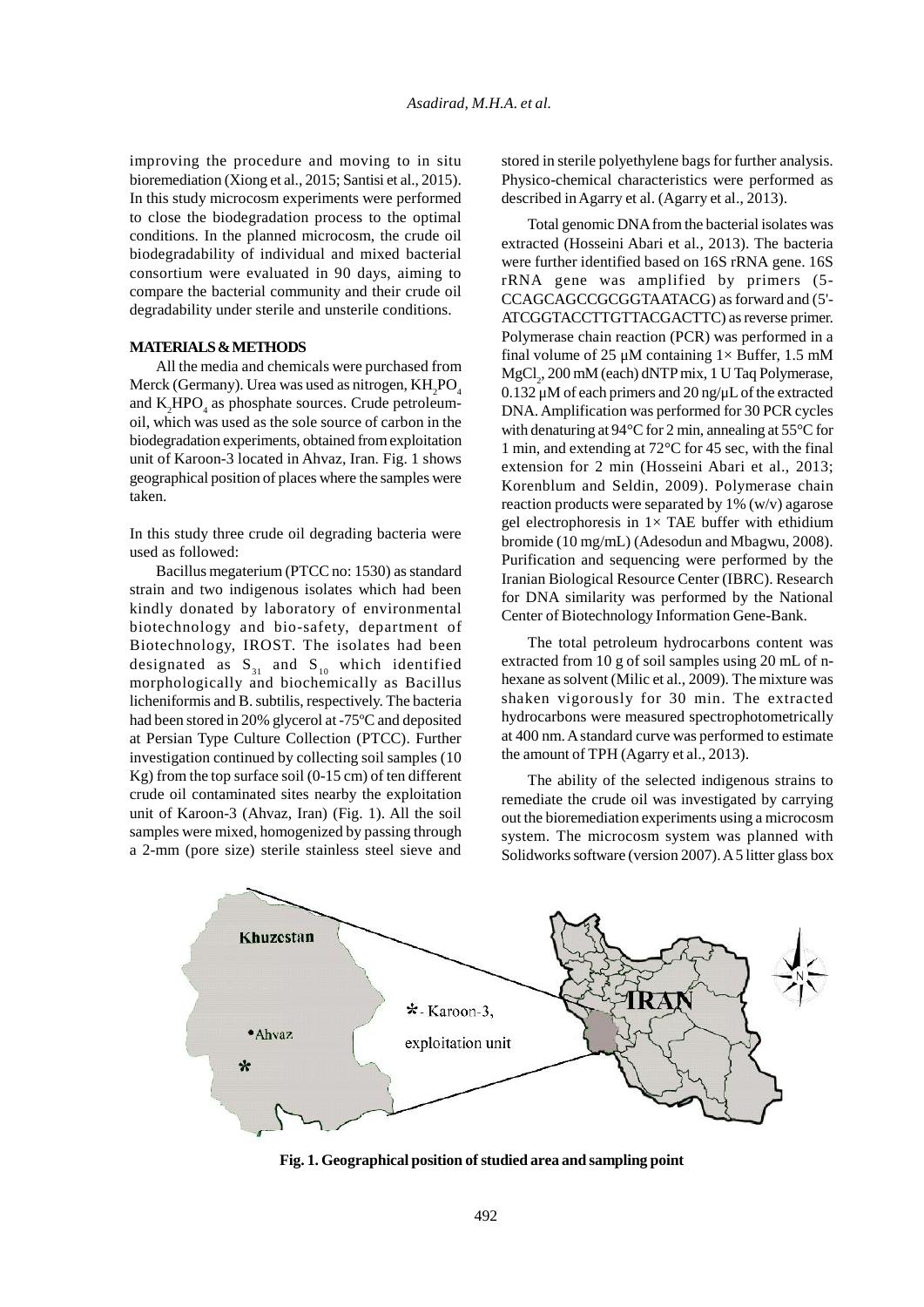was used for microcosm construction. An aluminum sheet was put on the box floor and three supporter shafts were placed on it. Ten movable arms were made on each of the shafts. Natural aeration was stimulated by an air pump and a system of perforated pipes (Mittal and Singh, 2009). In order to set up the bioremediation experiments, the C: N: P ratio of the soil sample was artificially adjusted to 100:10:1 by adding the sterile Ahvaz crude oil as C, urea as N and  $K_2HPO_4$  and co.  $KH<sub>2</sub>PO<sub>4</sub>$  as P sources. The carbon content of the soil samples was provided at the final concentration of 2% (w/w). The crude oil was sterilized by filtration, Millipore size, 0.25 mm (Hassanshahian, 2014; Millioli et al., 2009). Microcosms were incubated for 90 days at  $30 \pm 2^{\circ}$ C using 3 L/h airflow (Das and Mukherjee, 2006). The experiments were performed with 10 g enriched homogenized soil samples in each glass plates. The samples were sprayed with sterilized distilled water to hold  $20 \pm 5\%$  humidity to create appropriate conditions for growth of crude oil degrading bacteria. The humidity was controlled through gravimetric method. Bioremediation ability was assessed by determining the cells growth and residual crude oil in the soil samples during 90 day incubation time (Das and Mukherjee, 2006; Jokari et al., 2013).

Soil samples were inoculated with individual and mixed bacterial consortium. To prepare the bacterial consortium, pure strains were grown separately at 30°C for 24 h, in a 20 mL nutrient broth medium containing 20 μL sterilized crude oil. Prior to the inoculation the cells were being washed for three times with normal saline and  $1\times10^4$ CFU/mL of the bacterial strains in ratio of 1:1 were inoculated the treated soil samples (Vyas and Dave, 2010; Tebyanian et al., 2013). Each experiment was conducted in triplicates. Periodic sampling was carried out at 2 day intervals for 90 days to determine the TPH degradation and bacterial growth. The total microbial population was estimated through the pour plate technique using plate count agar. To determine the total cell counts, the residual hydrocarbons and impurities were removed by suspending, centrifugation at 5000 rpm for 5 min and re-suspending of 0.5 g of the soil samples (Rodríguez et al., 2015; Das and Mukherjee, 2006).

Analysis of Variance (SPSS version 20.0) was used to evaluate the significance of apparent differences between the TPH degradation abilities and cells growth under sterile and non-sterile conditions. The data were subjected to one-way analysis of variance (ANOVA) at 5% probability. The mean value of the triplicates were tested for level of significant differences at P<0.05.

### **RESULTS & DISCUTIONS**

Molecular identification of the  $S_{10}$  and  $S_{31}$  isolates according to the 16S rRNA sequencing were analyzed. Molecular analysis exhibited 100% homology among strain  $S_{31}$  and Bacillus licheniformis ATCC14580<sup>T</sup> (AE017333). Gene analysis of  $S_{10}$  strain showed 98.5% phylogenetic relationships among strain  $S_{10}$  and Bacillus subtilis subsp. spizizenii NRRL B-23049<sup>T</sup> (CP002905) and it was submitted to the Gene-Bank database as Bucillus subtilis AA1350 under accession number: KT763332. Phylogenetic tree of  $S<sub>10</sub>$  strain was constructed using the neighbor-joining method and illustrated in fig. 2.

Depicted results of the soil sample (Table 1) showed that the C: N: P ratio was not good enough for microbial degradation and hence the soil sample was treated by additional C, N, P and water sources. Growth of the bacteria in soil samples were estimated by measuring CFU/g of soil. All the experiments were proceeded in triplicate. Control samples were used without adding any microorganisms. C, N and P sources were added to evaluate the effects of enrichment on growth of the dominant bacteria in the control samples. Ventilation and moisturizing were continued at 30  $\pm$ 2°C for 90 days. Fig. 3 shows the effect of the enrichment on growth of the soil existing bacteria.

As shown, the dominant cells growth in control sample (Fig. 3) raised up to  $8.5 \times 10^4$  CFU/g in 14<sup>th</sup> day of incubation time in the treated soil samples with 100:10:1 ratio of C:N:P sources.

Bioremediation process under sterile and unsterile conditions was conducted using individuals and mixed cultures of the crude oil eating bacteria in enriched soil samples at about 30°C in a planned microcosm for 90 days. Fig. 4, shows an outline of the planned microcosm.

The growth of the standard strain,  $S_{10}$  and  $S_{31}$ isolates and their consortium in microcosm system was illustrated in fig. 5. As represented, the population of the individual and mixed bacterial cultures in the treated soil samples has increased with time. The highest cell mass (CFU/g) under sterile and unsterile conditions was obtained in 10<sup>th</sup> day, for bacterial consortia, which was followed by  $S_{10}$  isolate, standard strain and  $S_{31}$ isolate, respectively. The biomass accumulation of all the tested bacteria entered dead phase after about 30<sup>th</sup> day of incubation time.The TPH degradability of the studied bacteria in the treated soil samples was presented in fig. 6. As illustrated, the TPH degradation raised up to about 77.5%, for bacterial consortium in the first 10 days of incubation time, in the sterile and unsterile conditions.Similarly, the residual C: N ratio shown in figure 7, with about 73% deletion, received up to 27:10. As expected, the TPH degradation (C%) and C:N ratio were significantly affected by the microbial activities in the treated soil samples (Fig. 6 and 7).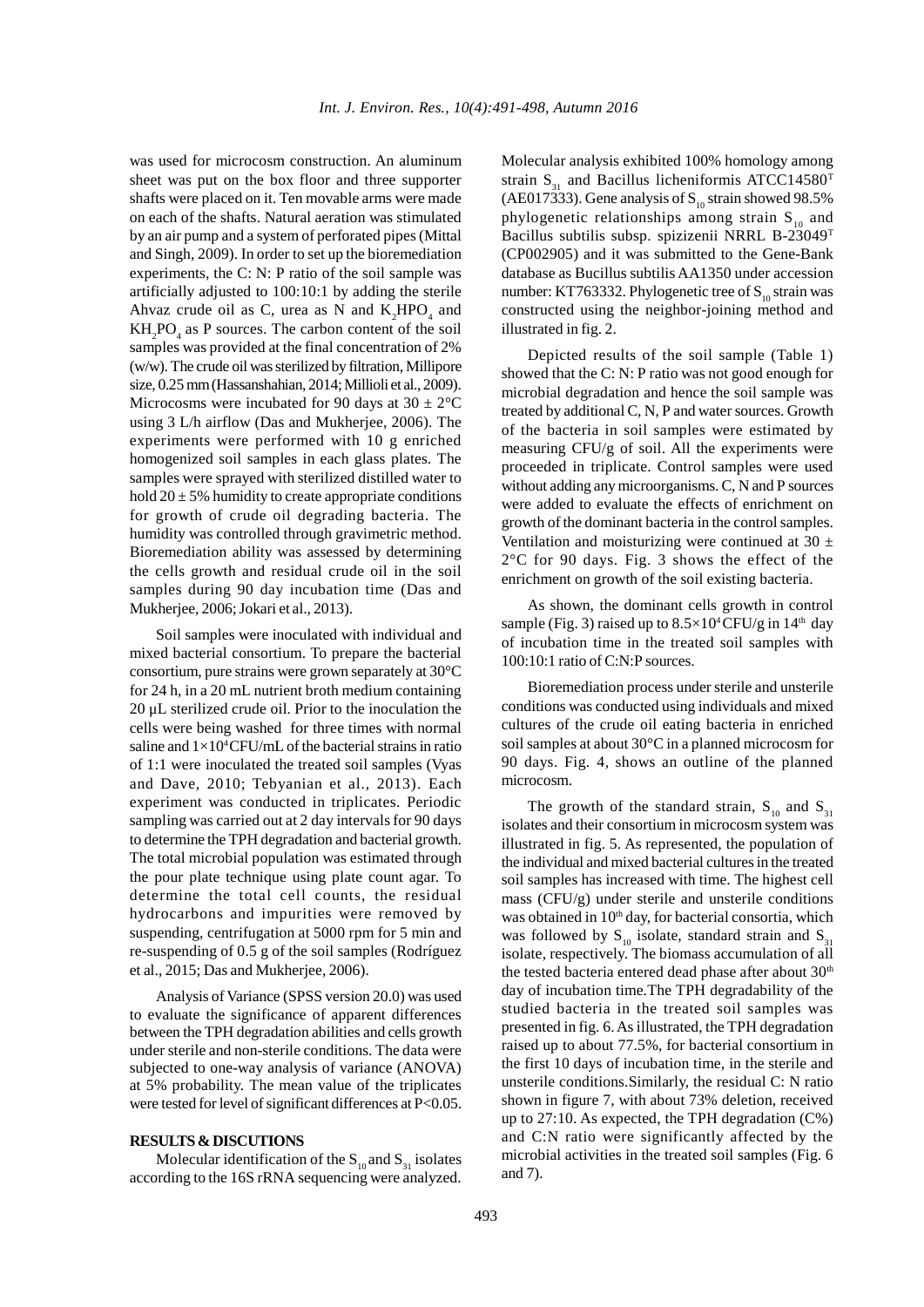*Crude oil biodegradation*



 $0.005$ 

**Fig. 2. Neighbor-Joining tree of the S<sup>10</sup> isolate and type strains of related genera based on 16S rRNA gene sequence showing the phylogenetic relationships among strain S10 and type strains of related genera. Numbers at branch nodes are bootstrap values (percentages of 1000 replicates). Bar 5 substitutions per 1000 nucleotide positions**

**Table 1. Physico-chemical parameters of the soil samples, before and after C, N, P and water treatment**

|                                  | <b>Amount</b> |           |           |
|----------------------------------|---------------|-----------|-----------|
| <b>Soil Property</b>             | before        | After     |           |
| pH                               | 6.83          | 6.71      |           |
| WHC%*                            | 16.1          | 16        |           |
| $EC$ (ms) $*$                    | 1.25          | 1.31      |           |
| $C(g\%)$                         | 5.9           | 7.8       |           |
| $H(g\%)$                         | 0.18          | 0.25      |           |
| $N(g\%)$                         | $\theta$      | 0.77      |           |
| S(9%)                            | 0.05          | 0.052     |           |
| Available P (PPM)                | 6.403         | 774.3     |           |
| Humidity (g%)                    | 9.3           | 23        |           |
| *Water Holding Capacity          |               |           |           |
| **Electrical Conductivity        |               |           |           |
|                                  |               |           |           |
| $9.E + 04$                       |               |           |           |
|                                  |               | Control 1 | Control 2 |
| $7.E+04$                         |               |           |           |
| $5.E + 04$                       |               |           |           |
|                                  |               |           |           |
| Cell Count (CFU/g)<br>$3.E + 04$ |               |           |           |
| 30<br>$\boldsymbol{0}$           |               | 60        | 90        |
|                                  | Time (Day)    |           |           |

**Fig. 3. Growth kinetics of two control samples under unsterile conditions during 90 days of incubation time. Control 1: The control sample containing Karoon-3 soil with aeration and moisturizing; Control 2: The control sample containing Karoon-3 soil with aeration, moisturizing enriched with 2% of Karoon-3 crude oil, urea and potassium phosphate. All the control samples were without any added microorganisms**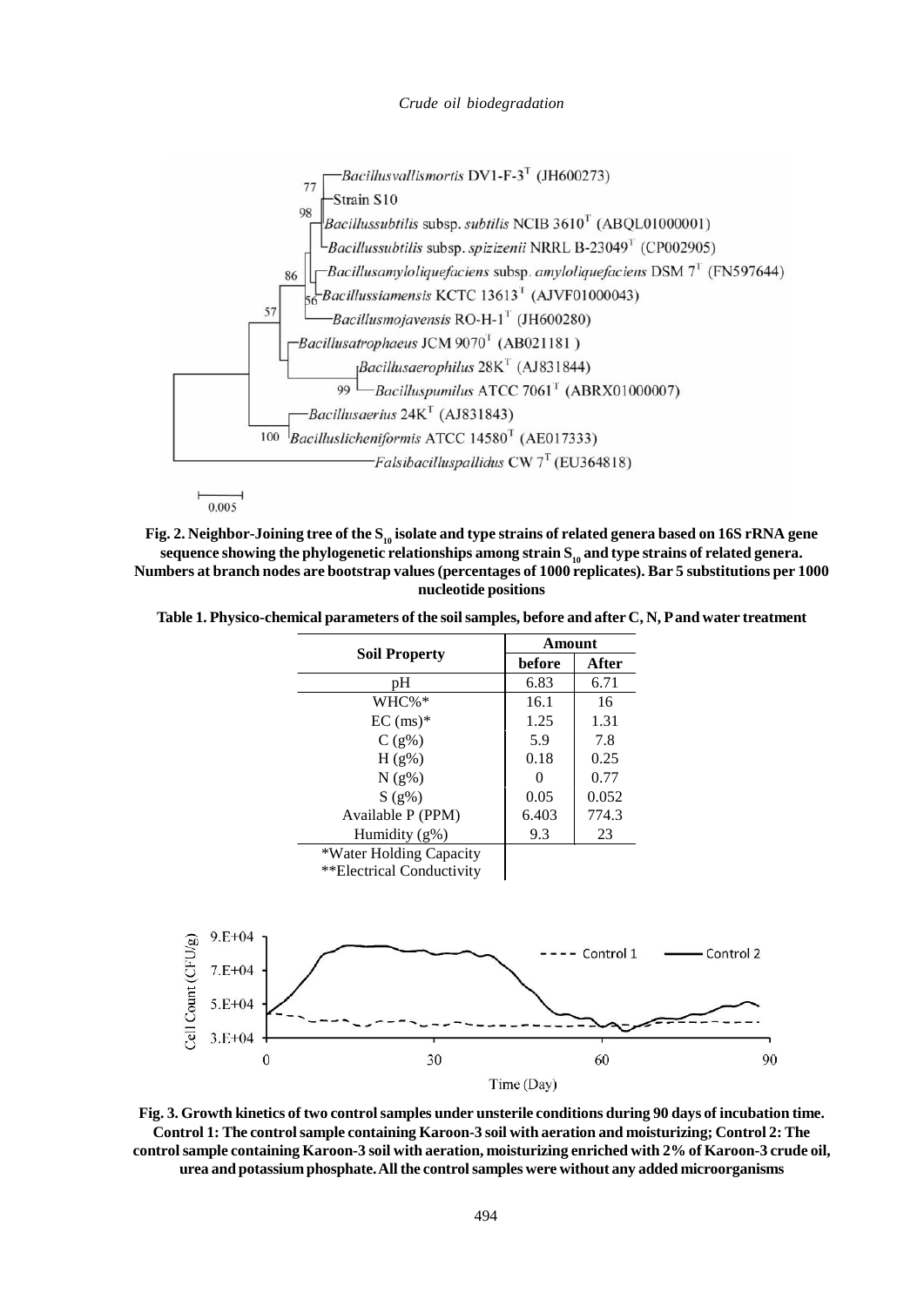

**Fig. 5. Growth kinetics of standard strain,**  $S_{10}$  **and**  $S_{31}$  **isolates and their consortia in the microcosm containing enriched soil samples with 2% Karoon-3 crude oil, urea, KH2PO<sup>4</sup> and K2HPO<sup>4</sup> , under sterile and unsterile conditions, during 90 day of incubation time**



**Fig. 6. Total petroleum hydrocarbons (C%) biodegradation of soil samples treated with 2% of crude oil, by S<sup>10</sup> and S31 isolates, standard strain and the consortium of the two isolates, in the microcosm, under sterile and unsterile conditions, during 90 day of incubation time**



**Fig. 7. C: N ratio of the soil samples treated with 2% of crude oil, by S<sup>10</sup> and S31 isolates, standard strain and the consortium of the two isolates, in the microcosm, under sterile and unsterile conditions, during 90 day of incubation time**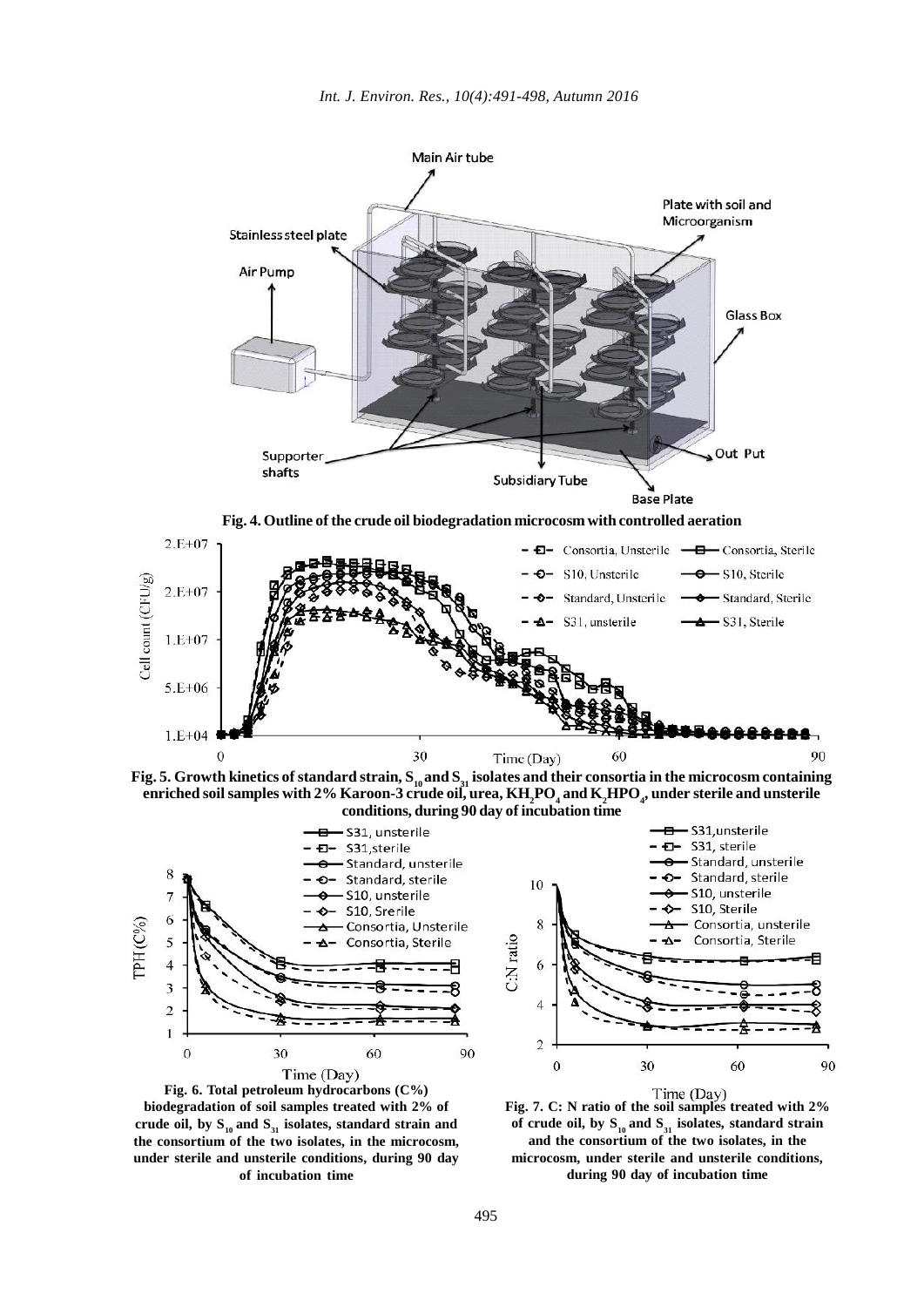Petroleum hydrocarbons are the most common environmental pollutants (Tanee, and Albert, 2015). Like most studies we focused on the soil and sediment crude oil biodegradation. Microbial biodegradation has been proved to be an efficient and sustainable crude oil clean-up technique by many authors (Santisi et al., 2015;Agarry et al., 2013; Millioli et al., 2009). Different environmental properties and conditions are the most important obstacles, so that, successful crude oil biodegradation of contaminated areas remains a challenge (Xiong et al., 2015). Crude oil is toxic for many microorganisms but there are some crude oil eating bacteria which can use the crude petroleum oil as sole source of carbon and reduce the negative impacts of the crude oil contaminated areas (Macaulay, challenge (Xiong et al., 2015). Crude oil is toxic for<br>
many microorganisms but there are some crude oil<br>
eating bacteria which can use the crude petroleum oil<br>
as sole source of carbon and reduce the negative<br>
impacts of specific hydrocarbon components due to the specific metabolic pathway utilized by individual microbes. While the use of single strains to degrade hydrocarbon contaminants has been widely reported, the consortia 2015). Crude oil eating microbes were found to degrade specific hydrocarbon components due to the specific metabolic pathway utilized by individual microbes. While the use of single strains to degrade hydrocarbon contamina biocatalysts of choice as biodegradation agents and degrade a wider range of hydrocarbon compounds (Hassanshahian, 2014; Xiong et al., 2015). As our results showed (table 1), amending the environmental and nutritional factors and providing favorable conditions such as soil pH, oxygen concentration, humidity, nutrient availability and its ratio were some of the important factors which can generally influence to improve the bioremediation strategies by accelerating microbial activity and affect nutrient availability, which were comparable with Xiong et al. as well as Vyas and Dave reports (Vyas and Dave, 2010; Xiong et al., 2015).

cells raised up to 82% (CFU/g) in nutrient treated soil samples which showed the influence of the nutrition, humidity and aeration on growing the native bacteria. Enhancement of crude oil bioremediation in different experiments has been achieved through the addition of nutrient supplements (Vyas and Dave, 2010; Syafruddin et al., 2010). However, Maliji et al. and Vionothini et al. noted that, excessive nutrient concentration can impact the biodegradation of hydrocarbons negatively (Maliji et al., 2013; Vionothini et al., 2015).

Inter or intra- specific competition influences the rate of bioremediation. The interdependence of microbial consortia plays an important role in the successful application of bioremediation, which makes subtilis and B. licheniformis, respectively. Using  $S_{10}$ competition a limiting factor (Xiong et al., 2015).

In this study, microcosm system (Fig. 4) were planned to close the biodegradation process to the optimal conditions. Crude oil biodegradability of the individual and mixed bacterial consortium were evaluated in 90 days, to compare the bacterial community in crude oil degradability under sterile and unsterile conditions. Two crude oil eating isolates individual and mixed bacterial consortium were<br>evaluated in 90 days, to compare the bacterial<br>community in crude oil degradability under sterile and<br>unsterile conditions. Two crude oil eating isolates<br>which had been desig individual and consortium. The selected bacterial consortium in  $10<sup>th</sup>$  day of incubation time represented a higher growth (Fig. 5) up to 40%, 19% and 12% unsterile conditions. Two crude oil eating isolates<br>which had been designated as  $S_{10}$  and  $S_{31}$  were used as<br>individual and consortium. The selected bacterial<br>consortium in 10<sup>th</sup> day of incubation time represented<br>a isolate, respectively, with no significant differences between sterile and non-sterile conditions (P<0.05) which indicated a positive inter and intra challenges between the selected bacterial consortia and other native microorganisms in the treated soil samples.

It has been well established that the presence of microbial consortia and the synergistic relationships amongst them will enhance crude oil bioremediation, therefore, to continue the development of crude oil bioremediation the synergistic potential of the selected crude oil degrading consortium must be encouraged (Hassanshahian, 2014; Xiong et al., 2015).

As compared in figure 3, the growth of existing general the limiting effect of the nutritional The highest crude oil degradation was achieved through the first 10 days of incubation time with about 77.5%, 68%, 54% and 43% for microbial consortium,  $S_{10}$  isolate, standard strain and  $S_{31}$  isolate, respectively. Beneficial synergistic activities and the effects of environmental and nutritional factors on crude oil degradation could be seen in the results. There was no considerable difference in the efficiency of TPH degradation and cells growth in sterile and non-sterile conditions (P<0.05). As depicted in figure 6, reduction of TPH (C%) in the treated soil samples was associated with increasing and decreasing of the cells mass (CFU/ considerable difference in the efficiency of TPH<br>degradation and cells growth in sterile and non-sterile<br>conditions (P<0.05). As depicted in figure 6, reduction<br>of TPH (C%) in the treated soil samples was associated<br>with i results suggested the limiting effect of the nutritional especially C: N ratio on biodegradation of petroleum crude oil. Dong et al. pointed out that imbalance in the C: N ratio is one of the most important factors and can move the process to a sudden depletion and unsuccessful bioremediation (Dong et al., 2015).

#### **CONCLUSIONS**

As a sequence, the observations indicated that, using planned microcosm with controlled levels of aeration, temperature, and water can make the experimental conditions close to the optimized crude **CONCLUSIONS** As a sequence, the observations indicated that, using planned microcosm with controlled levels of aeration, temperature, and water can make the experimental conditions close to the optimized crude oil degrad selected autochthones  $g^+$  bacilli with an acceptable crude oil eating potential that belongs to Bacillus experimental conditions close to the optimized crude<br>oil degradation. The  $S_{10}$  and  $S_{31}$  isolates were found as<br>selected autochthones  $g^+$  bacilli with an acceptable<br>crude oil eating potential that belongs to Bacill aggressive option for the microbial crude oil degradation than the use of individual microbial isolates.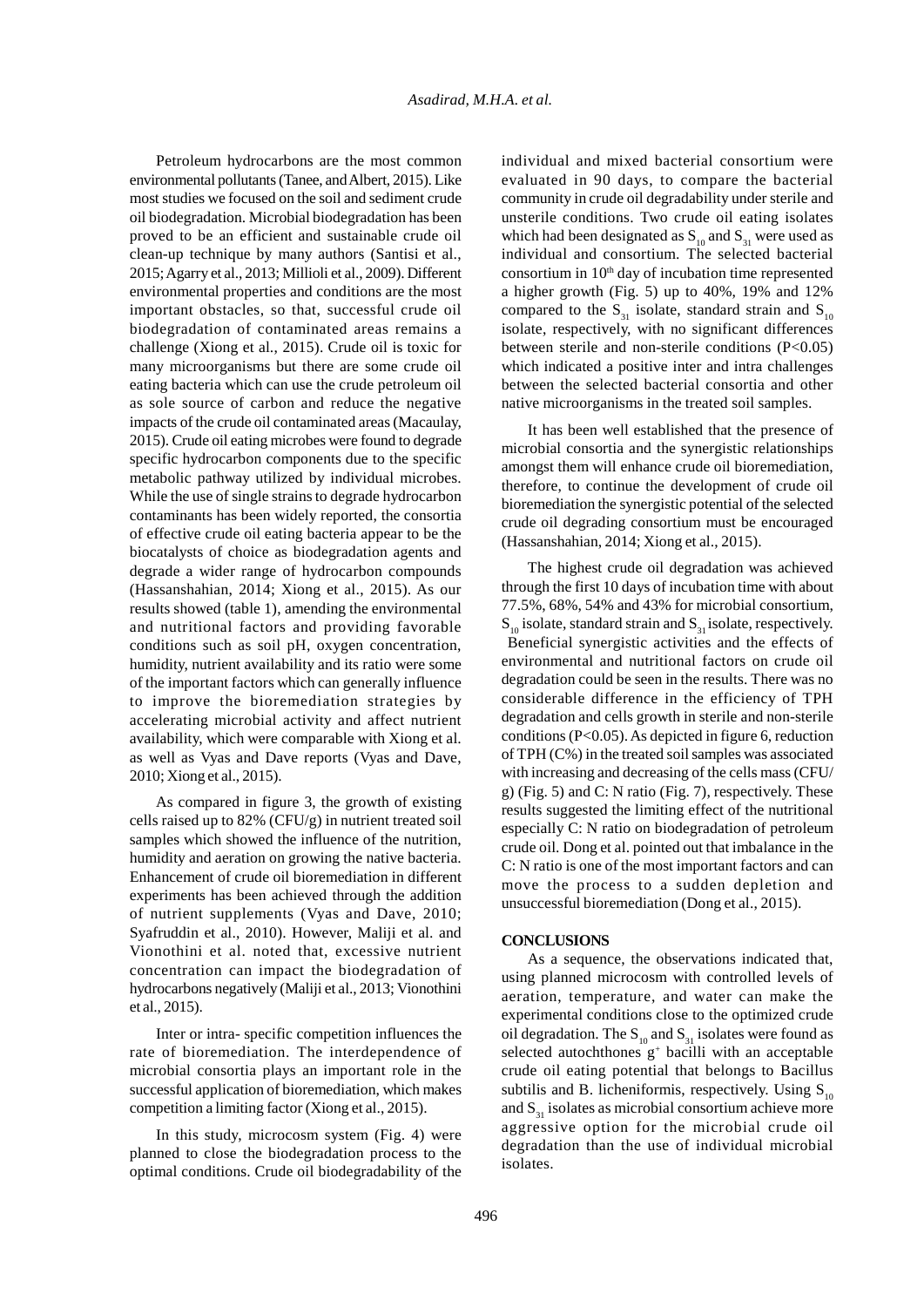According to the data, we would like to highlight the  $S_{10}$  and  $S_{31}$  consortia as a highly desirable and promising treatment option for crude oil polluted soil as compared to the individual cells. Bioremediation of crude oil-field especially, Ahvaz contaminated soils might be accomplished by enhancing their activity.

## **ACKNOWLEDGEMENT**

The authors wishes to thank the assistance of Department of Microbiology, Islamic Azad University of Zanjan (ZIAU), Iran, for making available the laboratory space and equipment, necessary for **PERTOWLEDGEMENT**<br>The authors wishes to thank the assistance of<br>Department of Microbiology, Islamic Azad University<br>of Zanjan (ZIAU), Iran, for making available the<br>laboratory space and equipment, necessary for<br>performing Azadeh Tofighi, Dr. Amir Hossein Taromchi as well as, Department of Microbiology, Islamic Azad University<br>of Zanjan (ZIAU), Iran, for making available the<br>laboratory space and equipment, necessary for<br>performing the experiments. We also acknowledge Dr.<br>Azadeh Tofighi, Dr. Ami cooperation and assistance with the experiments and, Dr. Mahdi Salimi for designing the microcosm plan with Solidworks software.

# **REFERENCES**

Adesodun, J. K. and Mbagwu, J. S. (2008). Biodegradation of waste-lubricating petroleum oil in a tropical alfisol as mediated by animal droppings. Bioresource Technology, **99,** 5659-5665.

Agarry, S. E., Aremu, M. O. and Aworanti, O. A. (2013). Kinetic modeling and half-life study on enhanced soil bioremediation of Bonny light crude oil amended with crop and animal-derived organic wastes. Journal of Petroleum and Environmental Biotechnology, **4(2),** 137-147.

Das, K. and Mukherjee, A. K. (2006). Crude petroleum-oil biodegradation efficiency of Bacillus subtilis and Pseudomonas aeruginosa strains isolated from a petroleumoil contaminated soil from North-east India. Bioresource Technology, xxx, 1-7.

Dong, Y., Lang, Z., Kong, X., Lu, D. and Liu, Z. (2015). Kinetic and multidimensional profiling of accelerated degradation of oil sludge by biostimulation. Environmental Science: Processes & Impacts, **17(4),** 763-774.

Elmahdi, A. M., Abdul Aziz, H., El-Gendy, N. S., Abu Amr, Elinandi, A. M., Abdul Aziz, H., El-Oendy, N. S., Abd Allif, M. M. (2015). Biodegradation of crude oil by individual<br>S. S. and Nassar, H. N. (2014). Optimization of Libyan besteriel strains and a mixed besteriel encontium crude oil biodegradation by using solid waste date as a natural low-cost material. Journal of Bioremediation and Biodegradation, **5,** 252-262.

Hassanshahian, M. (2014). The effect of crude oil on marine microbial communities in sediments from the Persian Gulf and the Caspian Sea: A microcosm experiment. International Journal of Advanced Biological and Biomedical Research, **2(1),** 1-17.

Hosseini Abari, A., Emtiazi, G., Ghasemi, S. M. and Roghanian, R. (2013). Isolation and characterization of a novel Toluene-degrading bacterium exhibiting potential application in bioremediation. Jundishapur Journal of Microbiology, **6(3),** 256-261.

Jokari, S., Rashedi, H., Amoabediny, G. h., Naghizadeh Dilmaghani, S. and Mazaheri Assadi, M. (2013).

Optimization of surfactin production by Bacillus subtilis ATCC 6633 in a miniaturized bioreactor. International Journal of Environmental Research, **7(4),** 851-858.

Korenblum, E. and Seldin, L. (2009). Shifts in alkalinedegrading bacteria genotypes during bioremediation of a vegetated coastal soil. World Journal of Microbiology and Biotechnolology, **25,** 1667-1675.

Macaulay, B. M. (2015).Understanding the behavior of oildegrading micro-organisms to enhance the microbial remediation of spilled petroleum. Applied Ecology and Environmental Research, **13(1),** 247-262.

Maliji, D., Olama, Z. and Holail, H. (2013). Environmental studies on the microbial degradation of oil hydrocarbons and its application in Lebanese oil polluted coastal and marine ecosystem. International Journal of Current Microbiology and Applied Sciences, **2(6),** 1-18.

Milic, J. S., Beskoski, V. P., Ilic, M. V., Samira, A. M. A., Gojgic-cvijovic, G. D. and Vrvic, M. M. (2009). Bioremediation of soil heavily contaminated with crude oil and its products: composition of the microbial consortium. Journal of the Serbian Chemical Society, **74(4),** 455-460.

Millioli, V. S., Servulo, E. C., Sobral, L. G. S. and Carvalho, D. D. (2009). Bioremediation of crude oil bearing soil: evaluation the effect of Rhamnolipid addition to soil toxicity and to crude oil biodegradation efficiency. Glubal NEST Journal, **11(2),** 181-188.

Mittal, A. and Singh, P. (2009). Isolation of hydrocarbon degrading bacteria from soils contaminated with crude oil spills. Indian Journal of Experimental Biology, **47,** 760- 765.

Rodríguez, D. M., Andrade, R. F. S., Ribeiro, D. L. R., Rubio-Ribeaux, D., Lima, R. A., Araújo, H. W. C. and Campos-Takaki, G. M. (2015). Bioremediation of petroleum derivative using biosurfactant produced by Serratia marcescens UCP/WFCC 1549 in low-cost medium. International Journal of Current Microbiology and Applied Sciences, **4(7),** 550-562.

Santisi, S., Cappello, S., Catalfamo, M., Mancini, G., Hassanshahian, M., Genovese, L., Giuliano, L. and Yakimov, International Journal of Current Microbiology and Applied<br>Sciences, 4(7), 550-562.<br>Santisi, S., Cappello, S., Catalfamo, M., Mancini, G.,<br>Hassanshahian, M., Genovese, L., Giuliano, L. and Yakimov,<br>M. M. (2015). Biodegradat bacterial strains and a mixed bacterial consortium. Brazilian Journal of Microbiology, **46(2),** 377-387.

Syafruddin, S., Weishammer, G., Puschenreiter, M., Langer, I., Wieshammer-Zivkovic, M. and Wenzel, W. W. (2010). Effect of N and P fertilization and aeration on biodegradation of crude oil in aged hydrocarbon contaminated soils. Plant, Soil and Environment, **56(4),** 149-155.

Tanee, F. B. G. and Albert, E. (2015). Reconnaissance assessment of long-term effects of crude oil spill on soil chemical properties and plant composition at Kwawa, Ogoni, Nigeria. Journal of Environmental Science and Technology, **8,** 320-329.

Tebyanian, H., Hassanshahian, M. and Kariminik, A. (2013). Hexadecane-degradation by Teskumurella and Stenotrophomonas strains isolated from hydrocarbon